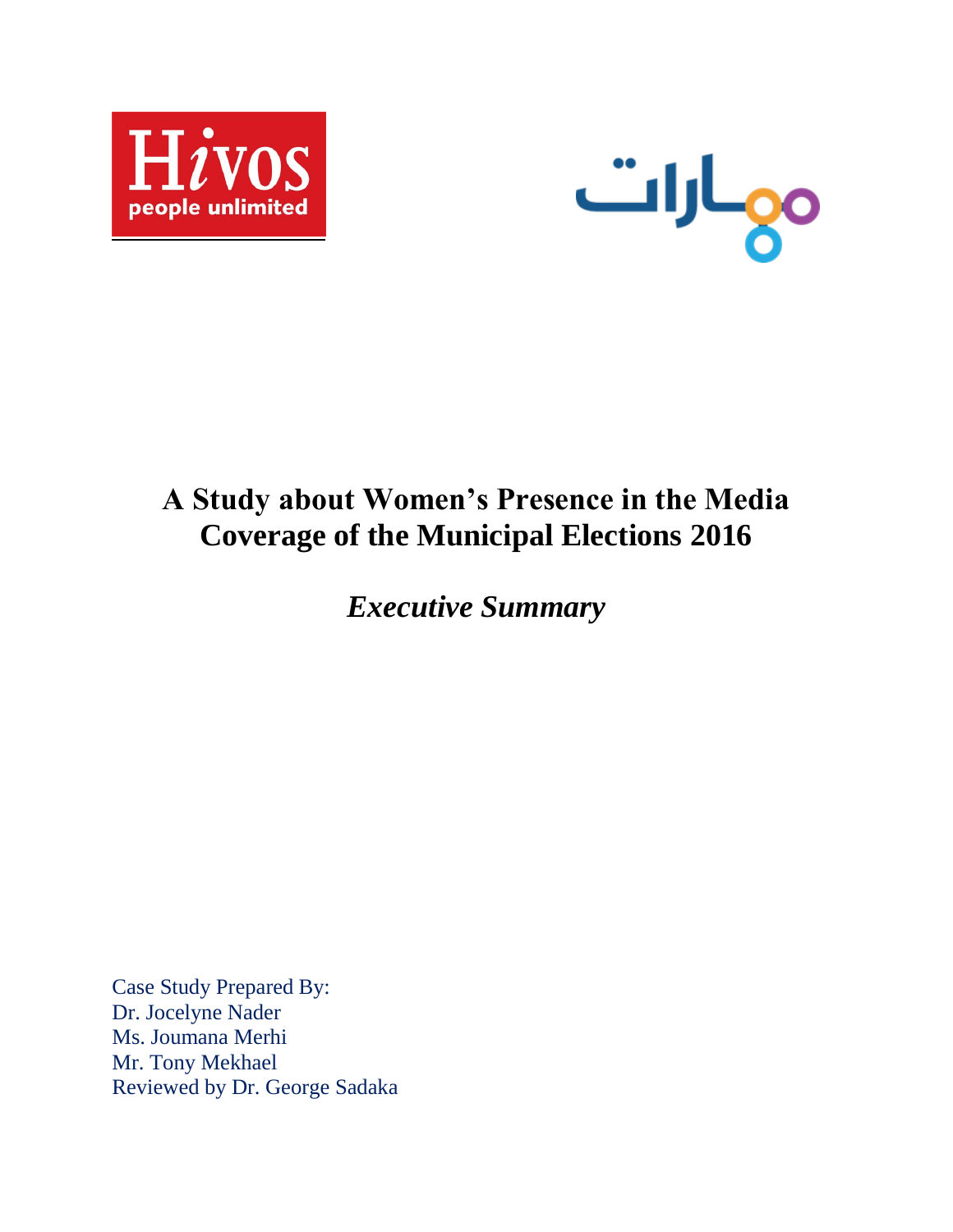#### **First: The Methodological Framework of the Study**

## **1- The Objective of this Study<sup>1</sup>**

The study examines how the Lebanese media will deal with women during municipal elections in May 2016. What is the status allocated to them and what is their reflected image? The study also raises central questions about the role of the media in disseminating a stereotype of women and in spreading awareness about their role and presence in the society. Its aim is to highlight the status of women in the electoral media which paves the way to include them in public affairs. It also shows the responsibility of the media to free women from the social chains that prevent them from playing their roles in the society.

The study seeks to answer the following questions. How did the media distribute coverage rates between women and men? What role do women have in the media? Did the media contribute to the visibility of women as a key player or as a main focus of coverage? Did women attract media? Did media enable women to deliver their voice directly? What is the direct access of women to media compared to men? How did the media deal with women as sources of electoral discourse in media coverage?

The same study classifies itself as a discourse against discrimination regardless of its form and subject matter. Human is our subject here. When a woman is naturally absent, this means that the problem concerns the entire community, and when we say "no" to discrimination, this includes all sorts of differentiation such as ethnic, religious, or gender.

Hence, the issue of women's presence in the media coverage of the municipal elections is important as it reflects a form of the Lebanese democracy and the concepts that the media share in their reflection, preservation and passing.

## **2- A Theoretical Framework**

## **A- Gender Roles**

 $\overline{\phantom{a}}$ 

The roles of men and women in the society and the nature of their relationships are subjects of economic, cultural and ideological factors. Gender studies help in the first phase to ensure equality between men and women in the field. Gender does not support diversity in given race regarding sex that distinguishes between men and women, it instead illustrates what was translated to Arabic as "الاجتماعي النوع" which refers to the cultural and historical societies in construction of both men's

 $^1$  The text of the current study is a summary of an extensive 45-page study that includes 28 detailed tables. This study attempts to shorten the research. Interested parties can return to the full text of the research.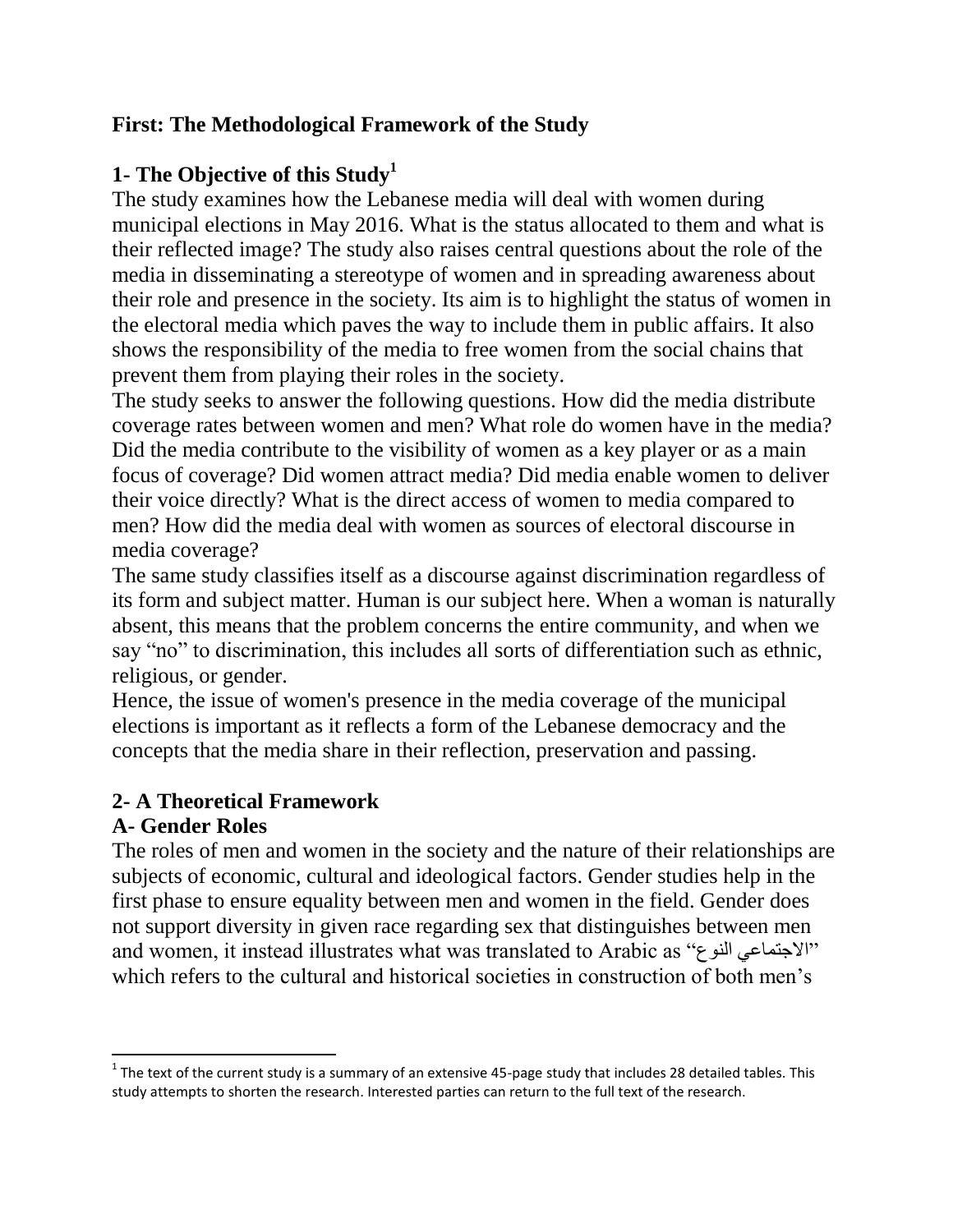and women's contributions. The difference between them is not biologically inevitable. $2$ 

"It is safe to say now that gender is a cultural discrimination between men and women, and it roots are mainly related to culture and not nature."

## **B- Women's Quota**

The issue of women and politics leads us to the concept of the "quota." It is a Latin term proposed at the Fourth World Conference on Women in Beijing<sup>3</sup> in 1995 as one way to help solve the problem of women's low participation in political life.

The Beijing conference suggested that women's quotas should be a positive distinction of at least 30 percent in the world's parliaments. Yet, more than 21 years after the Beijing Conference, which has been unanimously approved by 189 countries and which is a key focus for women, the status of women in the world<sup>4</sup> still needs substantial support.

In Lebanon, women's and human's rights organization are still demanding the presence of women in the political life. The development of unfair laws and "respect for the international conventions signed by Lebanon, in which they are committed to include quotas in electoral laws."<sup>5</sup>

## **3- Coding**

In May 2016, the Interior Minister held municipal elections in Lebanon in four stages. The total number of press coverage related to the elections was 753 press coverage and 1534 TV reports. The total was 2287 coverage where TV accounted 67% of all coverage. The television programs also devoted weekly talk shows to the subject of the elections.

- The Daily Newspapers: Annahar, Assafir, al-Akhbar, al-Mustaqbal, L'Orient Le Jour and The Daily Star. The total was 753 news coverage.

- TV Stations: LBCI, OTV, MTV, Future TV, al-Jadeed and al-Manar. The total was 1534 broadcasts amid the evening news bulletins.

- Regional Political Dialogue Programs: Kalam Ennas (LBCI), al-Ousbouh Fi Sa'ah (al-Jadeed), Inter-views (Future TV), Hadeeth Assa'ah (al-Manar), Bila Hasana (OTV) and Bi Mawdouiyeh (MTV). All these channels broadcasted the

<sup>&</sup>lt;sup>2</sup> Same reference.

<sup>&</sup>lt;sup>3</sup> Conference document:

<http://www.pal-monitor.org/UpLoad/uploads/6061ad9870.pdf>

<sup>4</sup> « Participation des femmes à la vie politique : le Liban à la traîne. Pourquoi un quota? » OLJ, 11/06/2012.

<sup>&</sup>lt;sup>5</sup> Translated: «Quota in the election law» .. a meeting for «Lebanese», the newspaper of the future 14/10/2016. Original:

<sup>«</sup>الكوتا في قانون الانتخاب».. لقاء لـ«لبنانيون»، جريدة المستقبل 2016/10/14.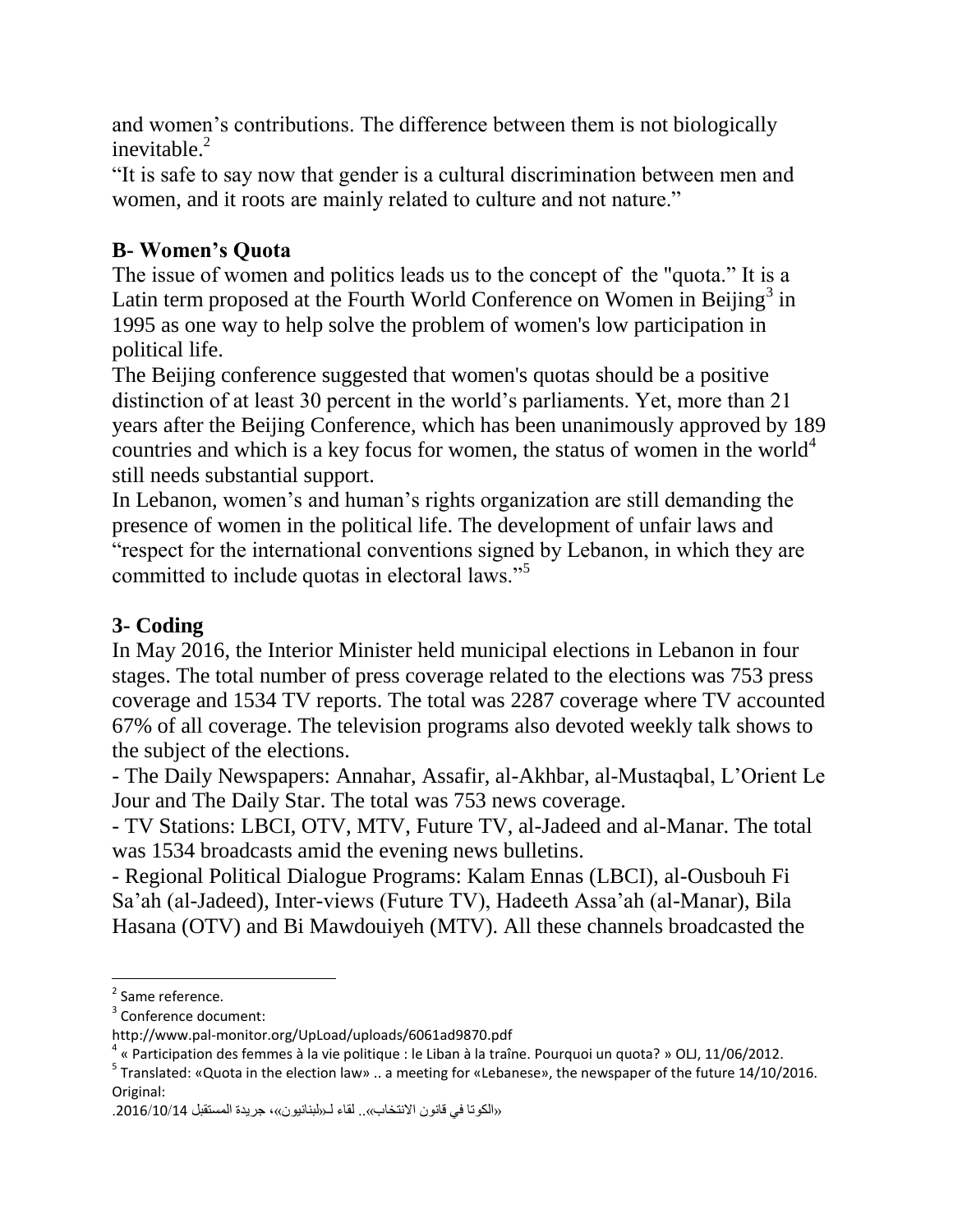elections except for Tele Liban which halted the airing of its program "Kalima Horra" during the monitoring period. The total was 24 episodes. The methodology was based on qualitative and quantitative analyses, also known as content analysis, of the observed material.

#### **Second: Analysis of the Coverag**e

This section presents an analysis of the contents of the media which were examined during May 2016. It aims at measuring the positive and negative quantitative indicators that have emerged through the use of media with women. The results are easily accessible from the distribution of coverage related to municipal elections in the written press, television news and political talk shows. It also included the distribution of press coverage and television news between males, females and indicators of women's centrality in the coverage of the press and television, as well as the distribution of the percentage of media appearance of male and female speakers and the proportion of speeches' time allocated to each category.

#### **1- Distribution of Coverage Between Males and Females**

The media coverage varied in size and among different newspapers. Through these coverage are news of candidacy, reluctance, announcement of regulations, alliances and press statements issued by the various parties, as well as some follow-up investigations of certain issues. In addition to the news related to the organization of elections and supportive positions. While both newspapers and news reports covered the elections' observation and the announcement of results, television broadcasts were exclusive to newspapers in publishing articles on electoral and legal education.

The figures showed that the total coverage of alliances, competitors and voters came in the first interest by more than 70% (70.38% for newspapers and 70.99% for television reports). Females' attendance in these coverage was overwhelmingly high where females accounted 11% in journal articles and 10% in television reports (Tables 1 and 2).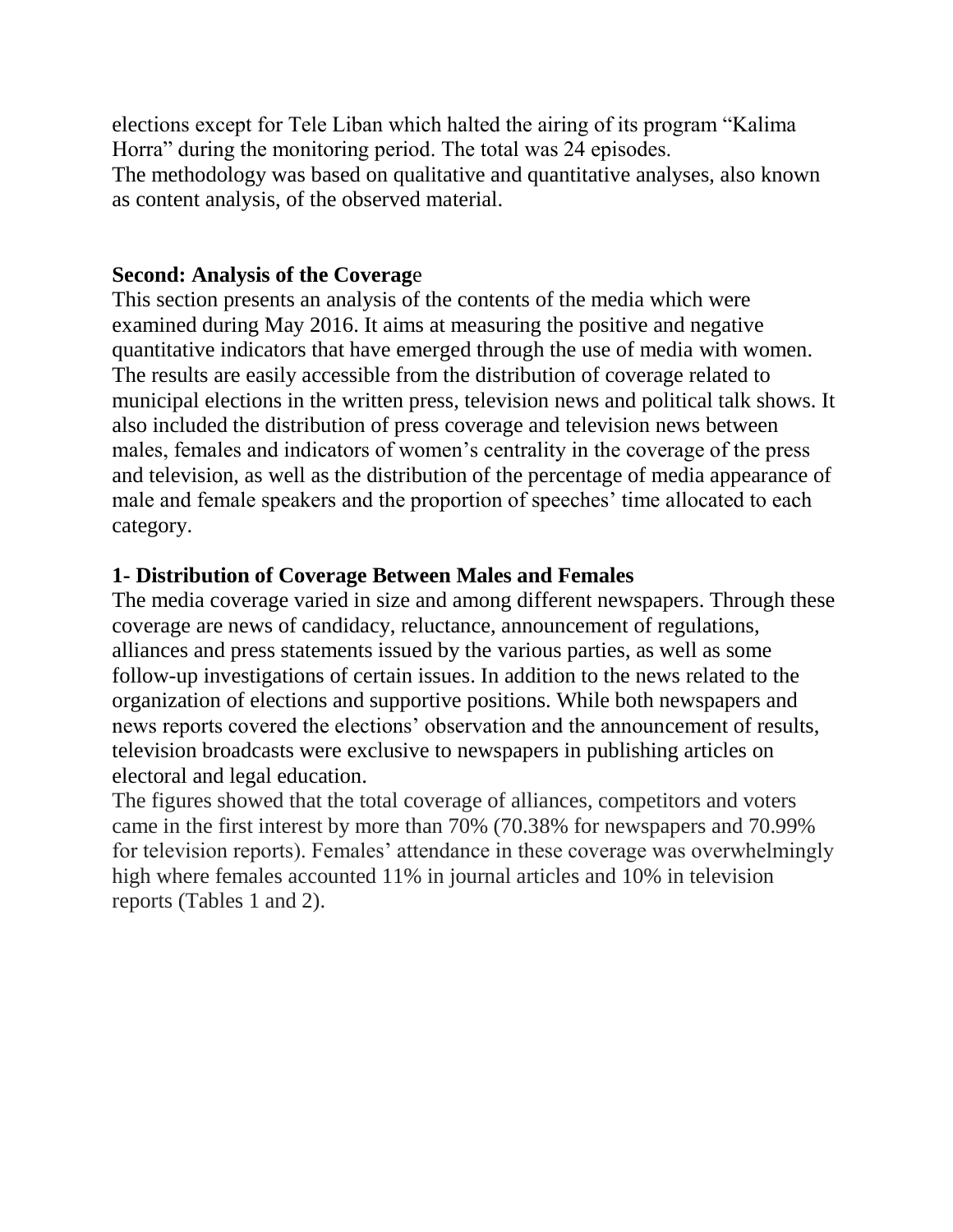

## **2- Position of Women in Coverage and Interviews**

The fact that women are the focus of news or media coverage in general is an important indicator in the study of gender issues. In media practices, women are the focus of stories on issues related to violence, rape and suffering. In the media Males 90%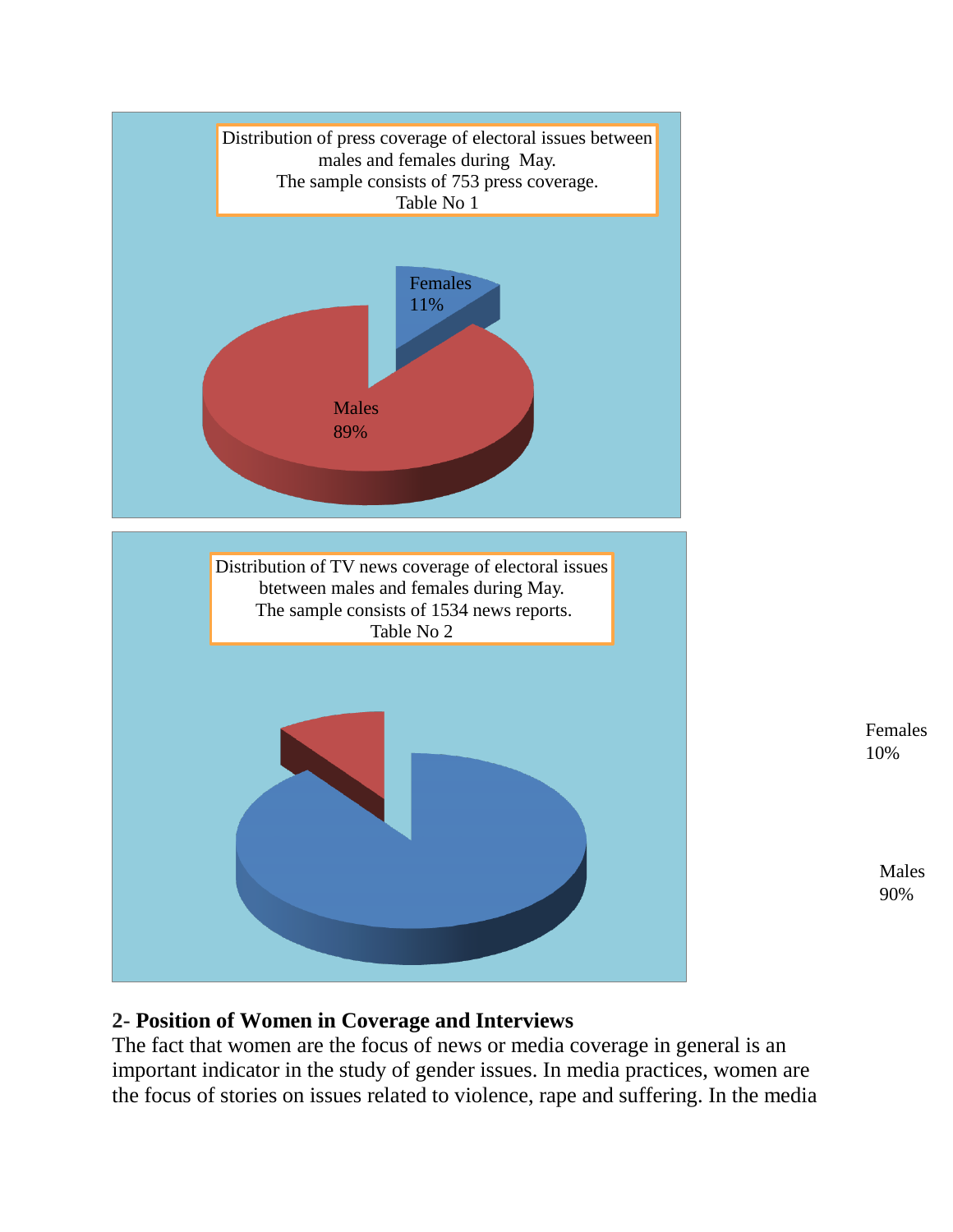coverage associated with elections and the political participation of women as candidates. The centrality of women in coverage as an attraction and attention is a positive indicator.

However, this positive indicator did not appear in the monitoring results related to the press coverage of the municipal elections in May, and the percentage of women's coverage was only 1%. As for TV news, the percentage rose significantly to 13%.

In the study sample, women were completely absent from the prominent story in the front pages of newspapers. The presence of women in coverage, direct television transmission and the first reports in television news broadcasts, recorded between 7% and 9%, and between 8 and 9% in the main news. Regular newspapers and television news account for 12% and 13.5% (Tables 3 and 4).

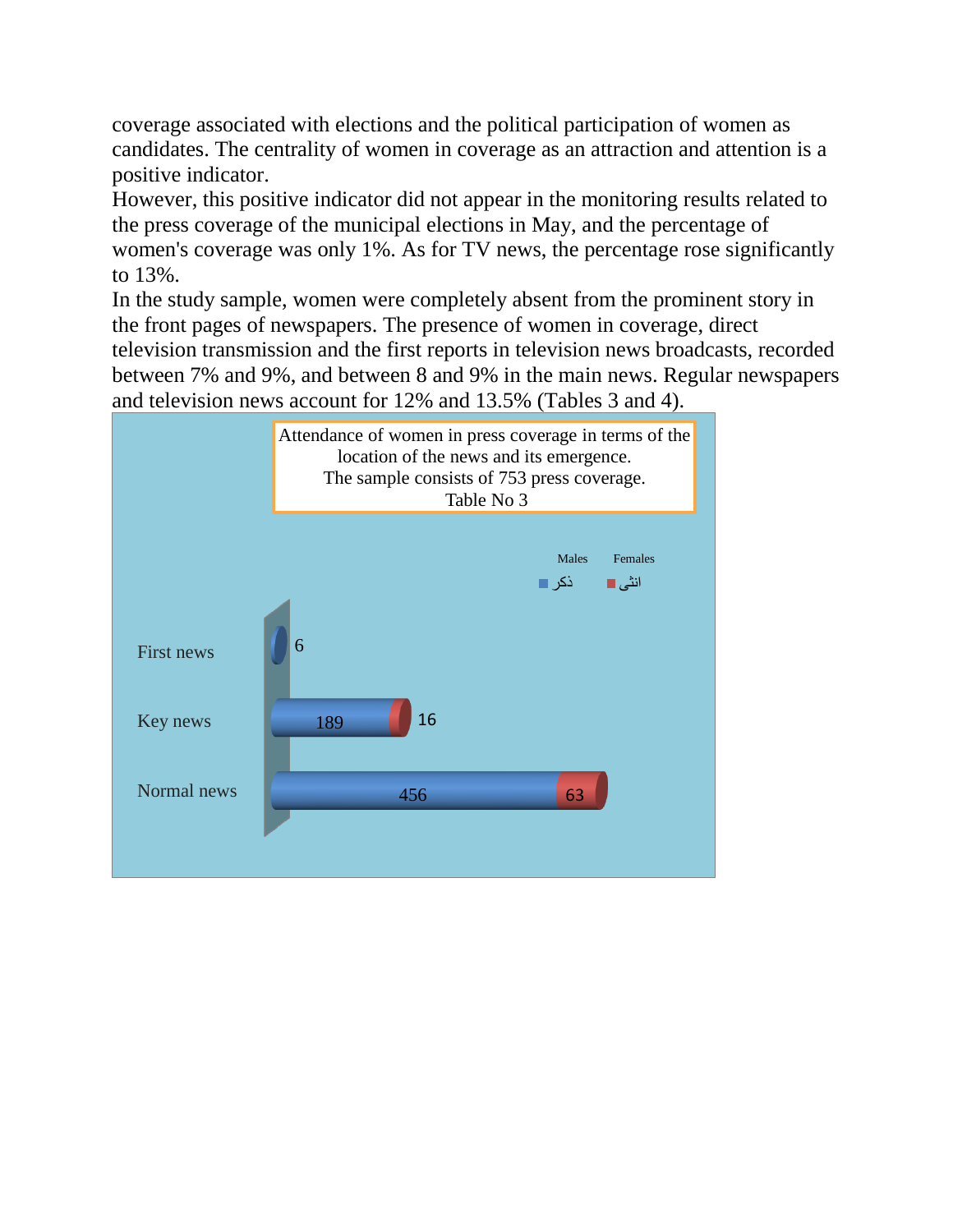

We mean the front page when we say first news, the second and the third pages when we say main news and the inner pages when we say regular news. The observation also showed that women did not receive any interviews during May, while it did not record exclusive television interviews during the coverage of the electoral process during the month.

## **3- Women as a Source of Electoral Discourse**

The sources of electoral discourse in the media are varied during coverage. This speech represents the voice of the different players in the electoral process, namely the political and competing candidates, organizers and participants in organizing and monitoring the electoral process and awareness, in addition to voters and public opinion.

An analysis of the speech shows that politicians formed the main source of the press coverage of the municipal elections in May. Candidates in the television news bulletins came right after that indicating the political nature of these elections. Numbers show that the presence of civil society as well as public opinion and media coverage was marginalized. The weakness of women in political life causes their absence in the media.

Women's political discourse constituted 10% of the sources of public politicians' discourse in the newspapers, while it dropped to about 5% in the television news bulletins.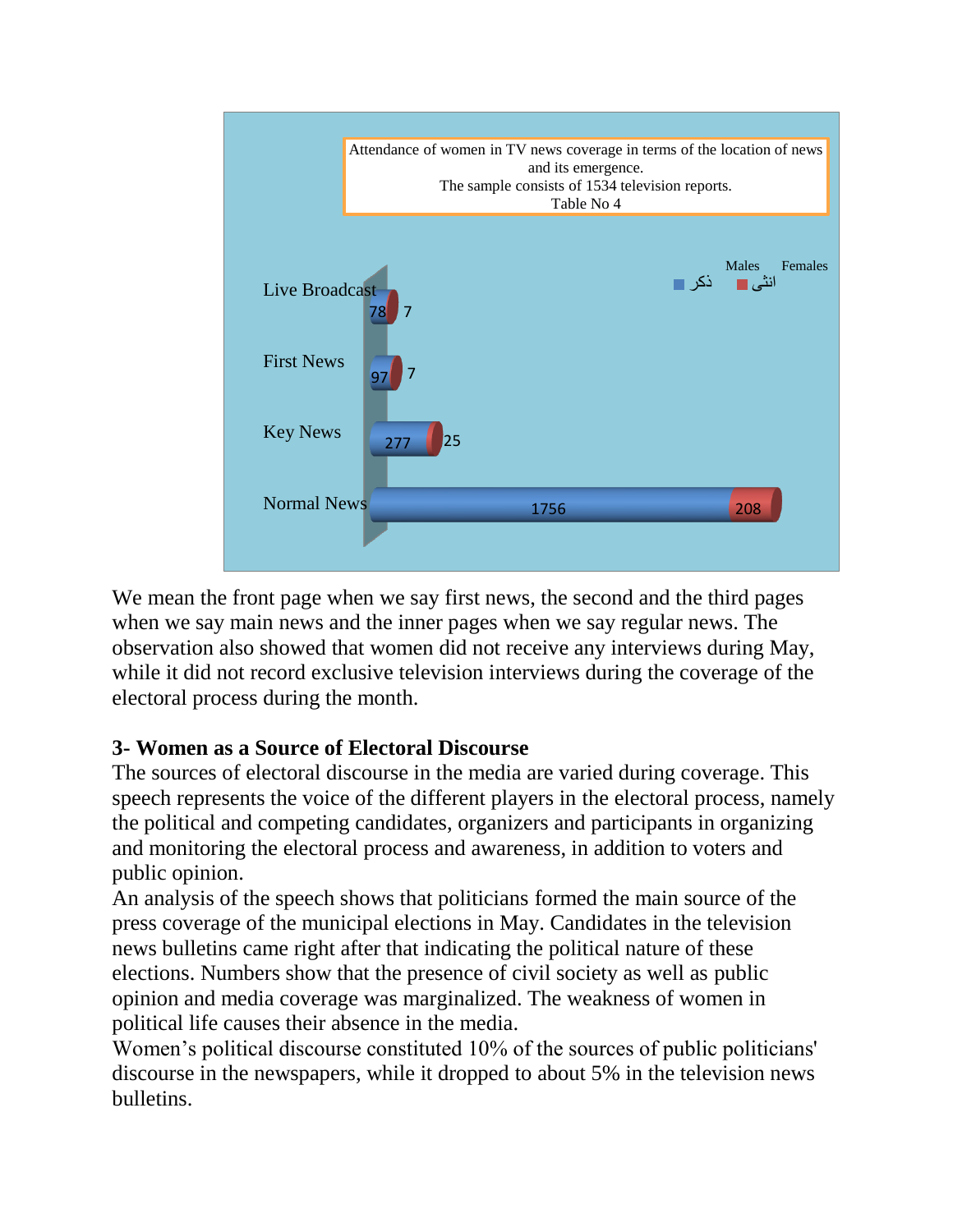The participation of female candidates as a source of the electoral discourse amounted about 10% in each of the newspapers and television news broadcasts, while this percentage reached 50% of the public surveyed in the newspapers and 20% in the television news broadcasts. Out of 388 respondents in the various TV reports, only 68, 20% of the total, expressed their views on the subject. In addition to the above indicators, the attendance of male experts and the analysts as a source of the electoral discourse in the television news reports reached 95%. No intervention for a woman was recorded in the news reports from the business community, while six interventions were recorded by different businessmen. The numbers converged between men and women in one field. Men accounted 26.6% of the total and women 23%. The average was 1.49% of the total as a source of electoral discourse in television news broadcasts in the field of civil society's activity during the municipal elections in May. This positive indicator, however, carries negative evidence of women's roles in the association activity field which is accompanied by the decline in indicators of other women's roles in different electoral coverage compared with men (Table 5).



## **4- The Discourse of Women's Equality and Participation in Elections**

The speech called for women's equality and encouraged their participation in political life. Low percentages were recorded where 1.36% in newspapers and 2.5% in television newscasts. Men participated in this speech with limited numbers of 5 out of 64 invitations in news broadcasts and 2 out of 14 invitations in newspapers.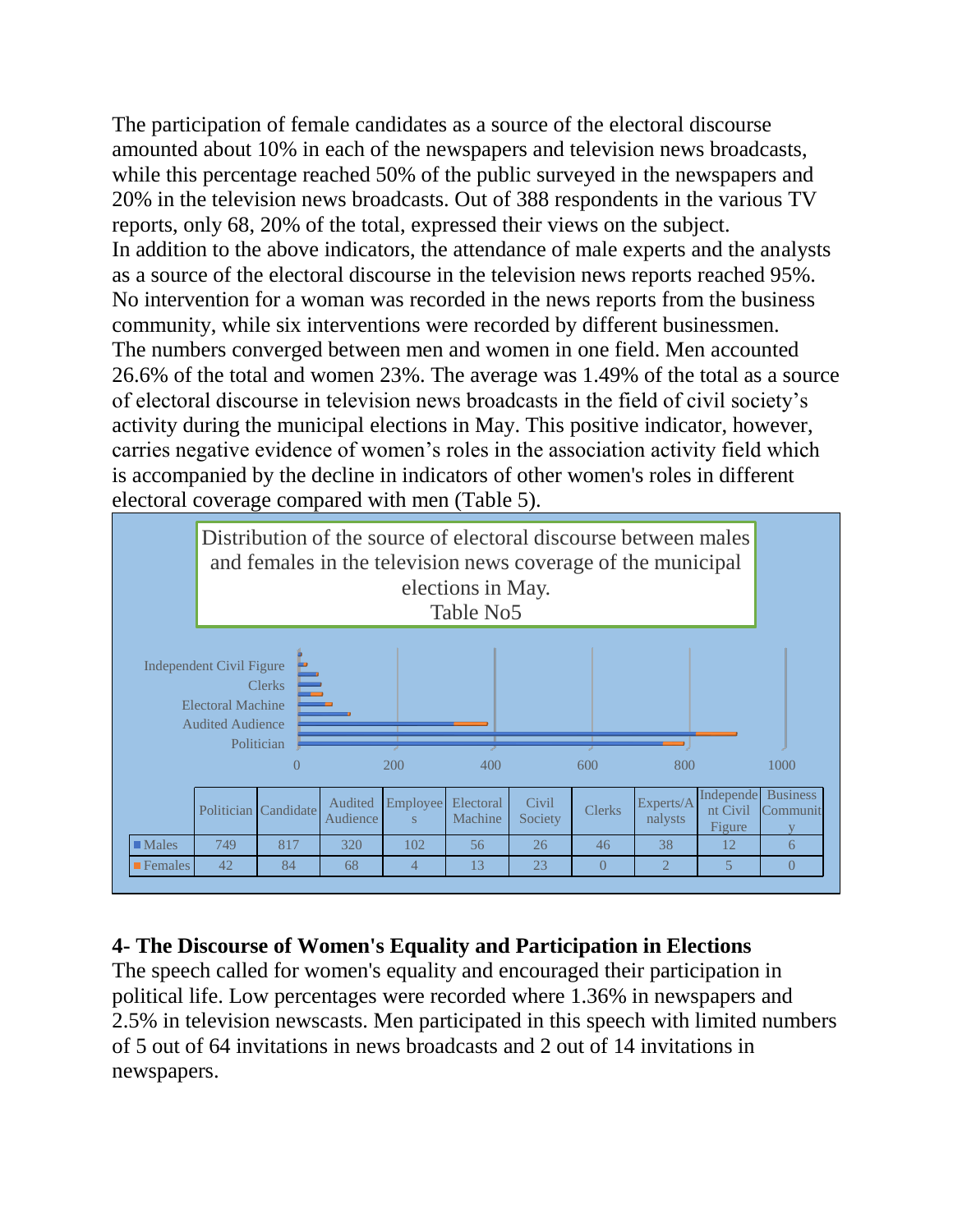The results showed that about 70% of the speech calling for participation and equality came from candidates for the municipal elections. The remaining percentage was distributed among some of the statements issued by various parties and the public surveyed in the television reports on the one hand and the politicians and administrators on the other.

It can be concluded that the candidates and those involved in the electoral process are aware of the importance of women's participation in public life in terms of their role as a key voter.

## **5- Women in the Programs of Political Dialogues**

The municipal elections in May constituted a heavy item for the political dialogue programs that were devoted to review and discuss the elections. Private channels have devoted weekly talk shows for the elections. The sample included 24 episodes distributed among six different programs in the coding. The analysis of the seminars showed the interest of the programs of political dialogues on the subject of municipal elections at 78% of the total time allotted for these programs. The percentage of media appearances for speakers in the political dialogue programs in May ranged between males and females by 11% for women and 89% for men out of a total of 146 different media appearances. These percentages correspond to the percentage of women appearing in newspapers and news programs.

As for the time span specified for both sexes, it differed from the percentage of media appearances (Table 6). The percentage of time devoted to women decreased to 7% from their rate of 11%. This shows that the media do not give women enough time to talk in comparison to the time allotted to men.

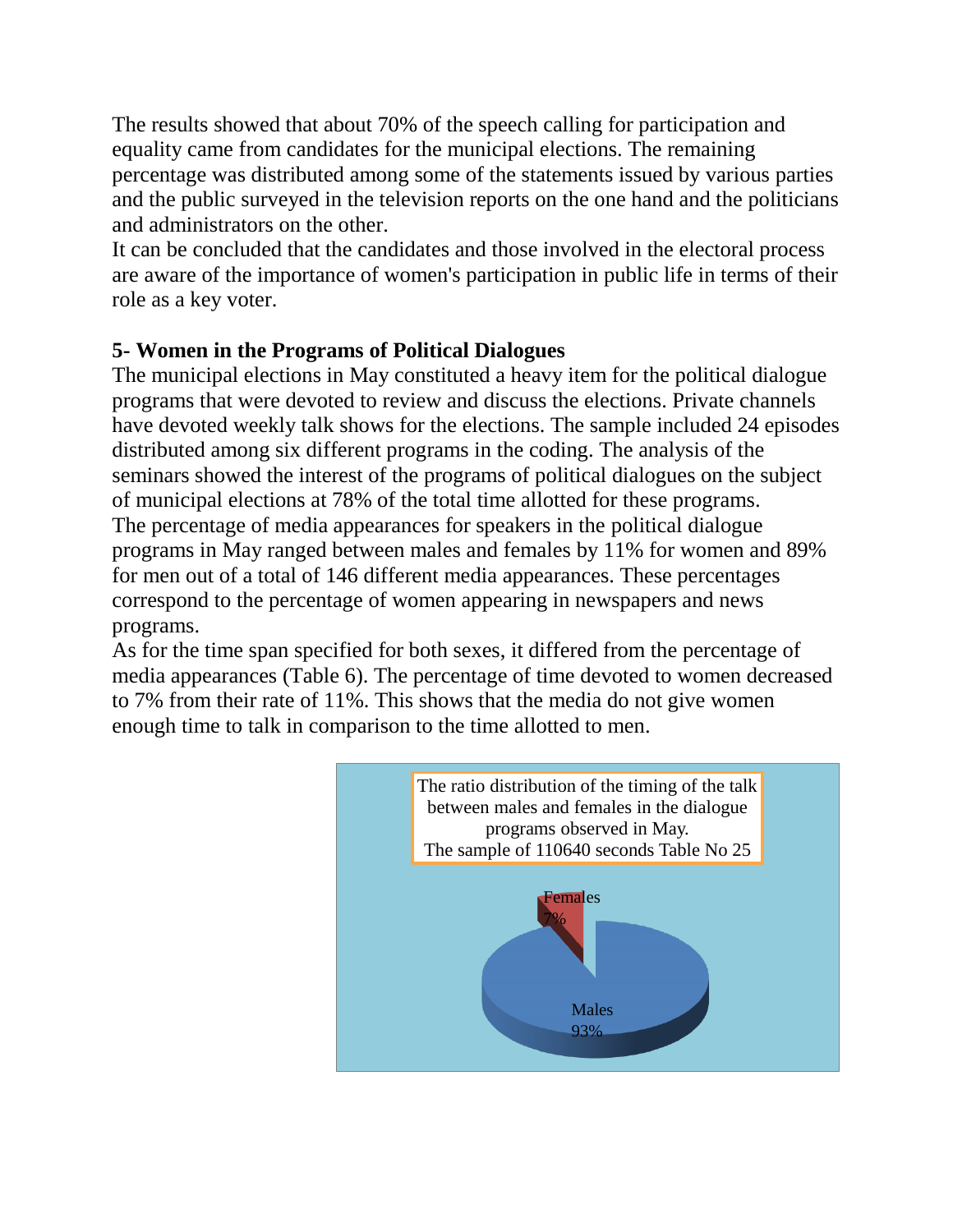#### **Section III: Conclusions and Summaries**

Did the media come in the form of society? Does the scene reflect the reality? In other words, do the media reflect the reality of women in society and at the same time reflect the social reality as a whole?

The total number of seats, the total number of female candidates and the total number of women winning between 2004 and 2016 are too far from equality between men and women, even the 30% or the 40% in developed countries. The following table shows that the total number of candidates for 2016 is 1519 out of 12249 of the total seats, and the total number of women winners is 663 which 5.4% of the number of seats.

| <b>District</b>                                      | <b>Total Number of</b><br><b>Seats</b> |       |       | <b>Number of</b><br><b>Female</b><br><b>Candidates</b> |      |      | <b>Number of</b><br><b>Female Winners</b> |      |      | Percentage of the<br>seats' total $(\%)$ |      |      |
|------------------------------------------------------|----------------------------------------|-------|-------|--------------------------------------------------------|------|------|-------------------------------------------|------|------|------------------------------------------|------|------|
| Year                                                 | 2004                                   | 2010  | 2016  | 2004                                                   | 2010 | 2016 | 2004                                      | 2010 | 2016 | 2004                                     | 2010 | 2016 |
| <b>Beirut</b>                                        | 24                                     | 24    | 24    | 9                                                      | 21   | 19   | $\mathbf{1}$                              | 3    | 3    | 4.2                                      | 12.5 | 12.5 |
| <b>Mount</b><br>Lebanon                              | 3413                                   | 3528  | 3672  | 170                                                    | 466  | 528  | 75                                        | 188  | 246  | 2.2                                      | 5.1  | 6.6  |
| <b>Beqaa</b><br>and<br><b>Hermel</b>                 | 1728                                   | 1938  | 2100  | 55                                                     | 129  | 137  | 26                                        | 48   | 54   | 1.5                                      | 2.47 | 2.5  |
| <b>The</b><br><b>South</b><br>and<br><b>Nabatiye</b> | 3051                                   | 3210  | 3318  | 119                                                    | 252  | 300  | 38                                        | 91   | 119  | 1.2                                      | 2.8  | 3.58 |
| <b>The</b><br><b>North</b><br>and<br><b>Akkar</b>    | 2430                                   | 2724  | 3135  | 199                                                    | 479  | 535  | 75                                        | 206  | 241  | 3.1                                      | 7.56 | 7.68 |
| <b>Total</b>                                         | 10646                                  | 11424 | 12249 | 552                                                    | 1347 | 1519 | 215                                       | 536  | 663  | $\overline{2}$                           | 4.7  | 5.4  |

In 12 years, the percentage of seats has risen from 2% to 5.4%, but in the past six years the ratio has risen from 4.7 to 5.4, a difference of 0.7 points.

## **5- Quantitative Monitoring**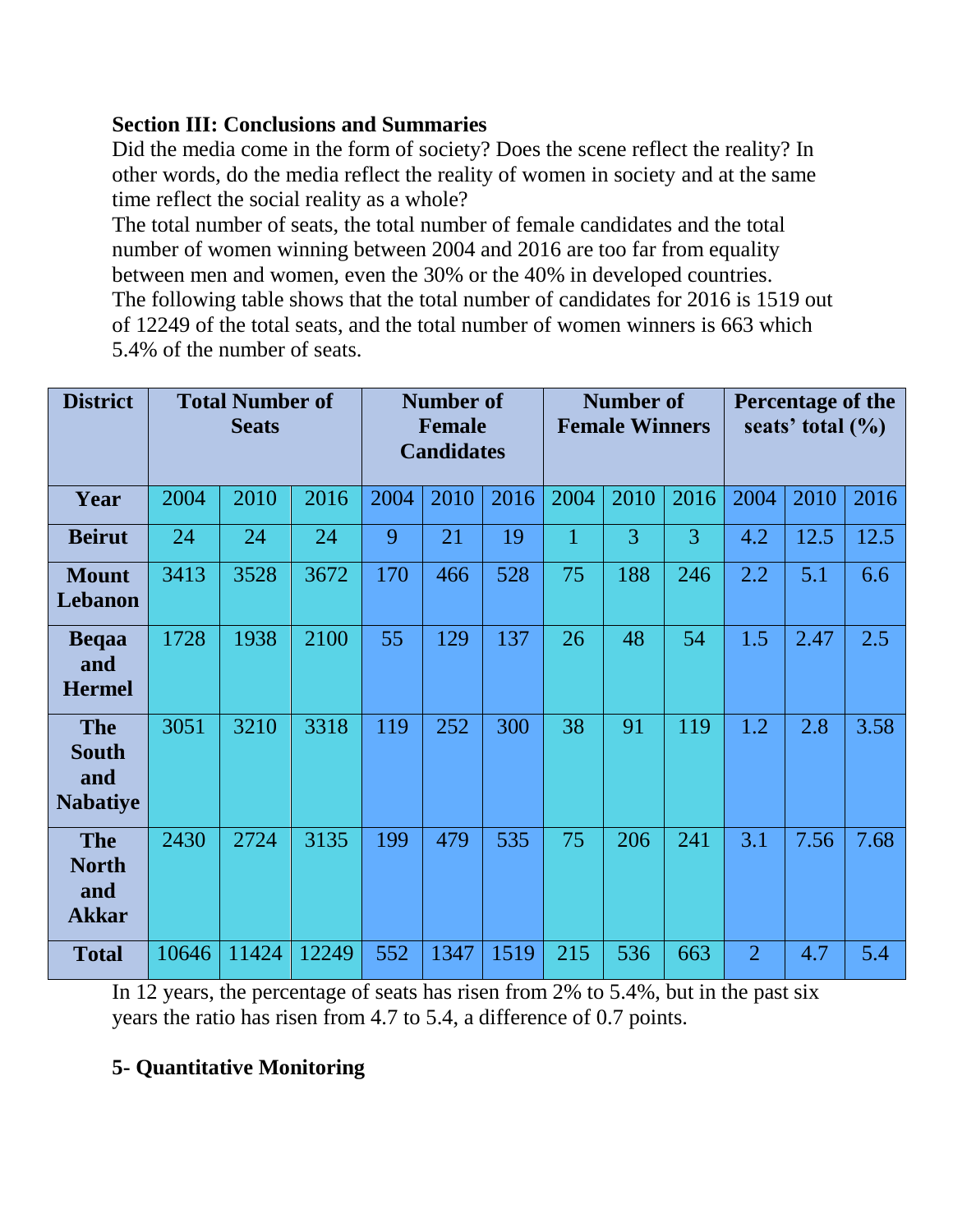- The numbers showed that the coverage of alliances, competitors and voters ranked the first with a percentage that exceeded 70%, which was the highest percentage, and television has the largest share of the contributions, where it contributes alone with 67% of the coverage ratio, with a significant difference between this result and the rest of the coverage. While electoral and legal education took the lowest percentage of 0.30% in televisions and 0% in newspapers.

- The percentage of women's attendance is weak with numbers that correspond to the television coverage, press and talk shows (10% for press and 11% for television reports and talk shows).

- Women were absent as prominent news in the front page. Even the percentage of attendance in the main, ordinary and weak news paved the course of the attendance rate as a whole. In direct transport, the first news item is less than 10%.

- Women were absent in newspapers interviews during the monitoring period, and there was an absence of men and women from exclusive interviews on television. In the printed press, the percentage was almost 1% of coverage and 13% of television.

- Numbers between men and women in television newscasts converged in the field of civil society activity: 26 for men and 23 for women. However, in comparison to the general percentage of the electoral discourse, these numbers remain marginal (1.69% and 1.49%). In fact, this positive indicator carries negative evidence regarding the role of women in the field of association activity, which is accompanied by a decline in the indicators of the roles of other women's potentials compared to men during the coverage of different election campaigns. The percentage of women was 50% of the public surveyed in newspapers and 20% in television news bulletins. The number of female candidates as a source of electoral discourse was 10.28% compared with the male candidates in the television reports (817 men 84 women) and 9.13% in the newspapers (197 men and 18 women). - The letter of advocacy for women's equality and motivation to participate in political life is almost absent. The percentage of attendance is very low with 1.36% in newspapers and 2.5% in television newscasts. About 70% of the speech calling for participation and equality comes from candidates for municipal elections. - The largest percentage of the talk shows was 80% for male candidates and 20% for female candidates, 95% for male politicians and 5% for female politicians, and 97% for male experts and 3% for female experts. The total attendance of civil society representatives was only five in 24 episodes including three men and two women.

- During the political talk shows, five different calls for women's participation in municipal elections were monitored. Most of these calls were from men.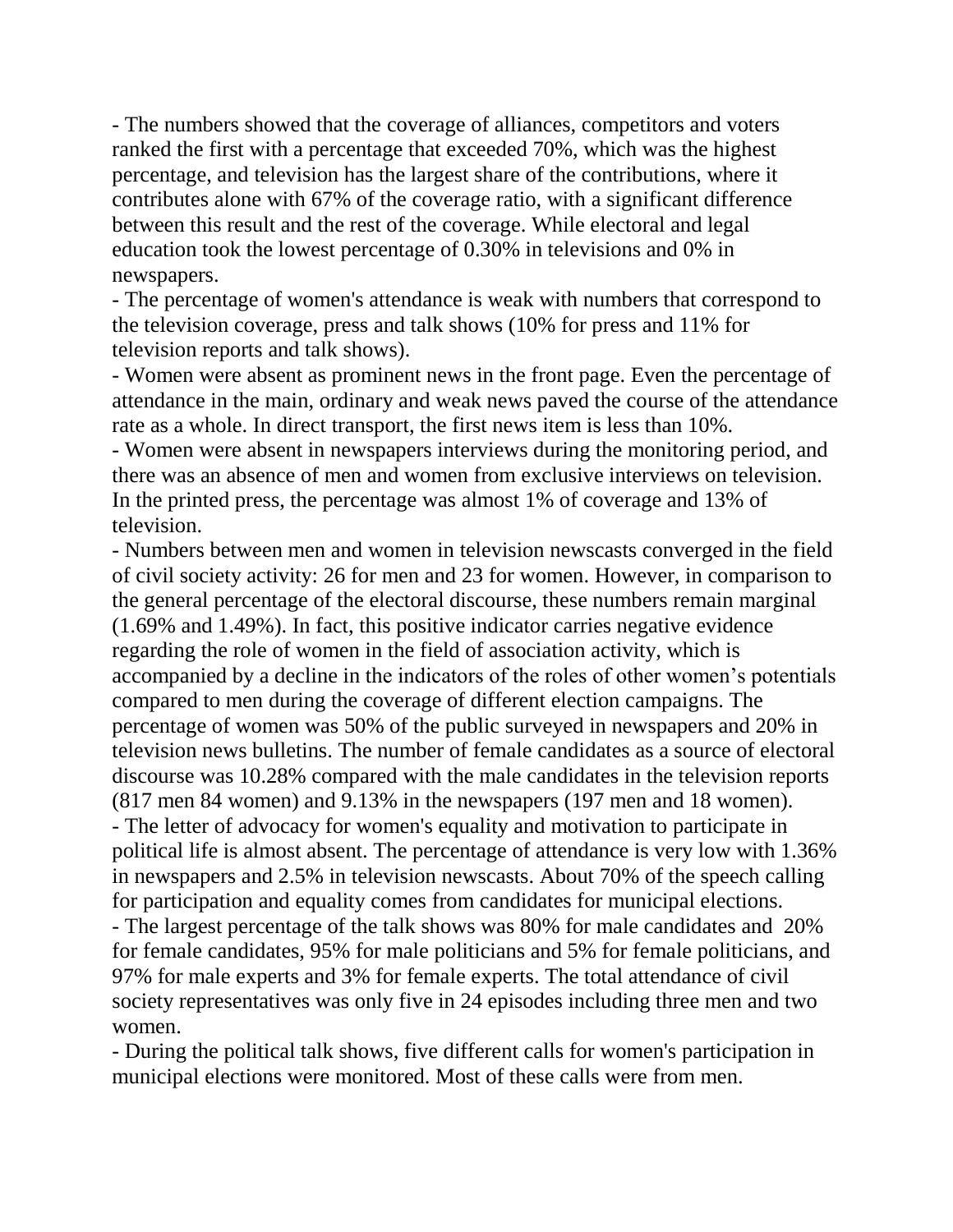- The attendance of male experts and the analysts as sources of the electoral discourse in the television news reports was 95%, and no intervention for women was recorded in the news reports about business versus six interventions for different businessmen.

#### **6- In Content Analysis**

- The study showed the percentage of the area allocated to women, their presence and the framework in which there was gender discrimination against them. - The media's exposure to female candidates and voters was one of the main challenges of the Lebanese. The general feature of media involvement with female candidates was to reduce and restrict their chances of participation. Women were involved in debates and publications in which their participation was limited and timid. Despite the diversity and multiplicity of media coverage of women's participation in the elections, they varied within the prevailing traditional community concept which focused on the traditional women's role by dividing the existing roles that are considered the basic role of women in the private sphere without allowing them to approach of the total municipal files and development proposals.

- In spite of the negative media handling with the female candidates and the lack of opportunities for their appearance, the presence of women was remarkable and their speech was characterized by force and development. The speech of women was ahead of the media discourse which did not keep pace with this development and was not able to keep up with the remarkable progress of women's view of themselves as a citizens. Most of it reinforces stereotypical discourse against women.

- The majority of workers in the media continue to reproduce the same stereotypical image of women rather than to build public conviction in the importance of women's participation in the public sphere as a fundamental right and a necessity of social progress.

- Some of the women's speech during the election campaign is a paradox in view of their roles as first citizens, and the awareness about their rights and the importance of their participation in the municipal elections and in public affairs is growing. Their participation and active roles in the society are linked to their importance as well.

- Female candidates suffered from exclusion from their role in public life. - Female candidates in the various visual and written media, which have been monitored, have expressed their views and preparations for the roles of full citizenship as Lebanese citizens of all nationalities. This assumes a rejection of the prevailing tradition of discrimination against them and reconciliation with the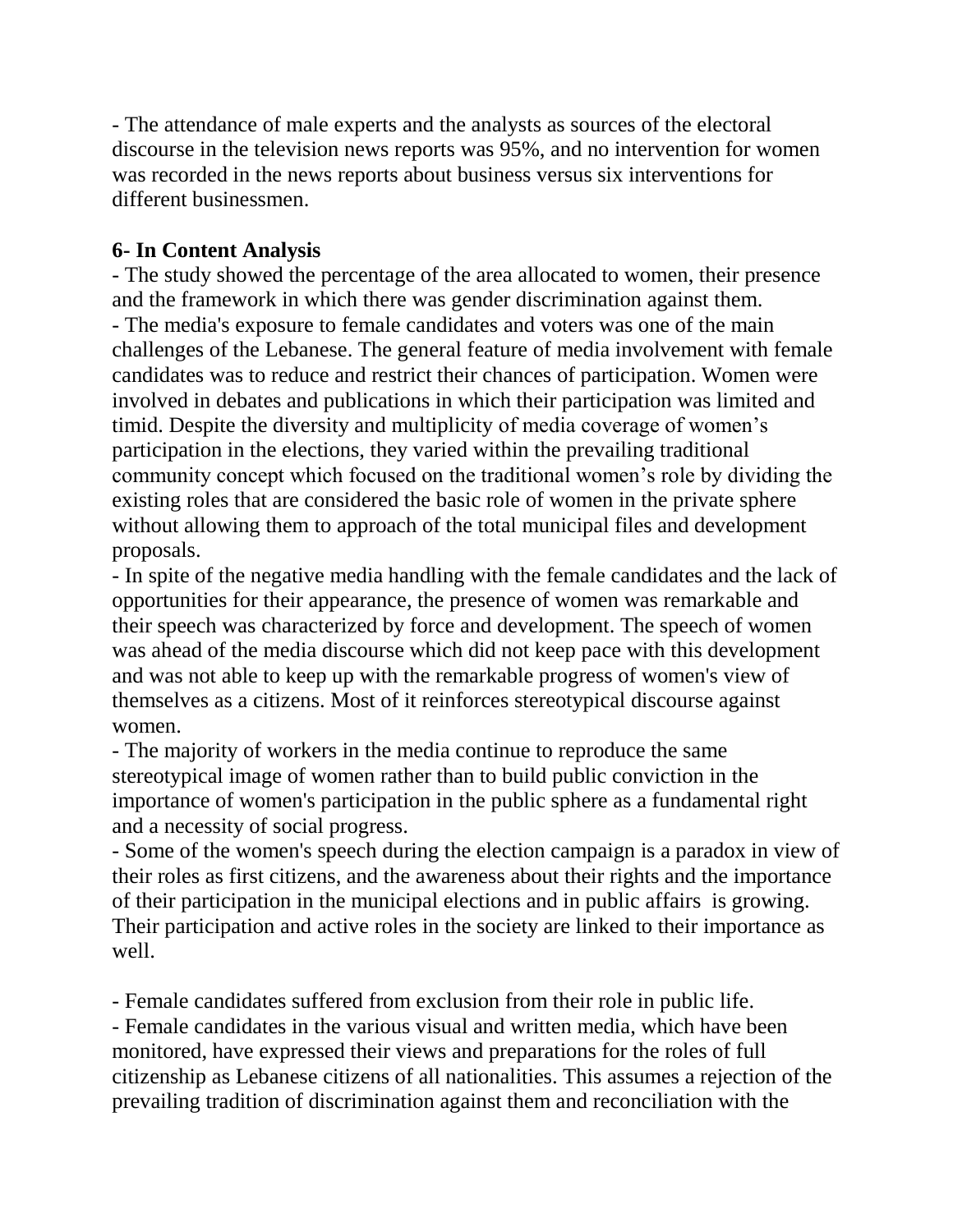dominant cultural and social heritage that reproduce all forms of violence and discrimination. Women's rights awareness in terms of development and democracy was shown in the interviews with them.

- The study also recorded a presence of conservative women's discourse as if it perpetuated stereotypes of their participation in public opinion.

- The political dimensions of women's speech were influenced mainly by the speech of the non-candidate and non-political women. This indicates that if women are given the role, they can work in politics and public affairs just like men, but the role in Lebanon is taken by women as a result of circumstances surrounding men such as the sister or the wife of a political figure and/or the man is absent.

- Media coverage and its nature did not reflect the presence of women as political actors in nature, but rather their participation as candidates, critics and correspondents in order to give a virtual impression that democracy exists and progress is gradually gaining momentum.

#### **7- Recommendations**

- It seems necessary to approve women's quota in order to activate the role of Lebanese women in public affairs.

- The prevailing media performance contributes the stereotyping of women's and restricting them through the model image that makes their presence in society equivalent to their weakness, and it restricts their activities in the domestic affairs and family matters. Therefore, the media should reconsider women's role in society. The performance of media through the word and image, and through the participation rate and how to put topics, questions and vocabulary used to address women in order to free them from stereotypes that harm them.

- The awareness of the media that the space given to the speech is important and, therefore, the proportion of women's presence in the media is an activation of their role. Hence, it is necessary to involve women in the various media programs alongside with men as experts, analysts and actors in all fields of society.

- Electoral and political education is necessary by the media, which has not given it the importance it deserves. This would have a positive impact on the reality of women.

- Activate the so-called journalism constructive, which publishes positive news, to create a balance with catastrophic news and that try to find solutions. It is a new type of media called "informational solutions," or "optimistic media" that illuminates the positive aspects and excludes women from the cycle of victim abuse.

- Because the society reproduces itself through others' images, the call to reconsider the stereotype of men and women is urgent.